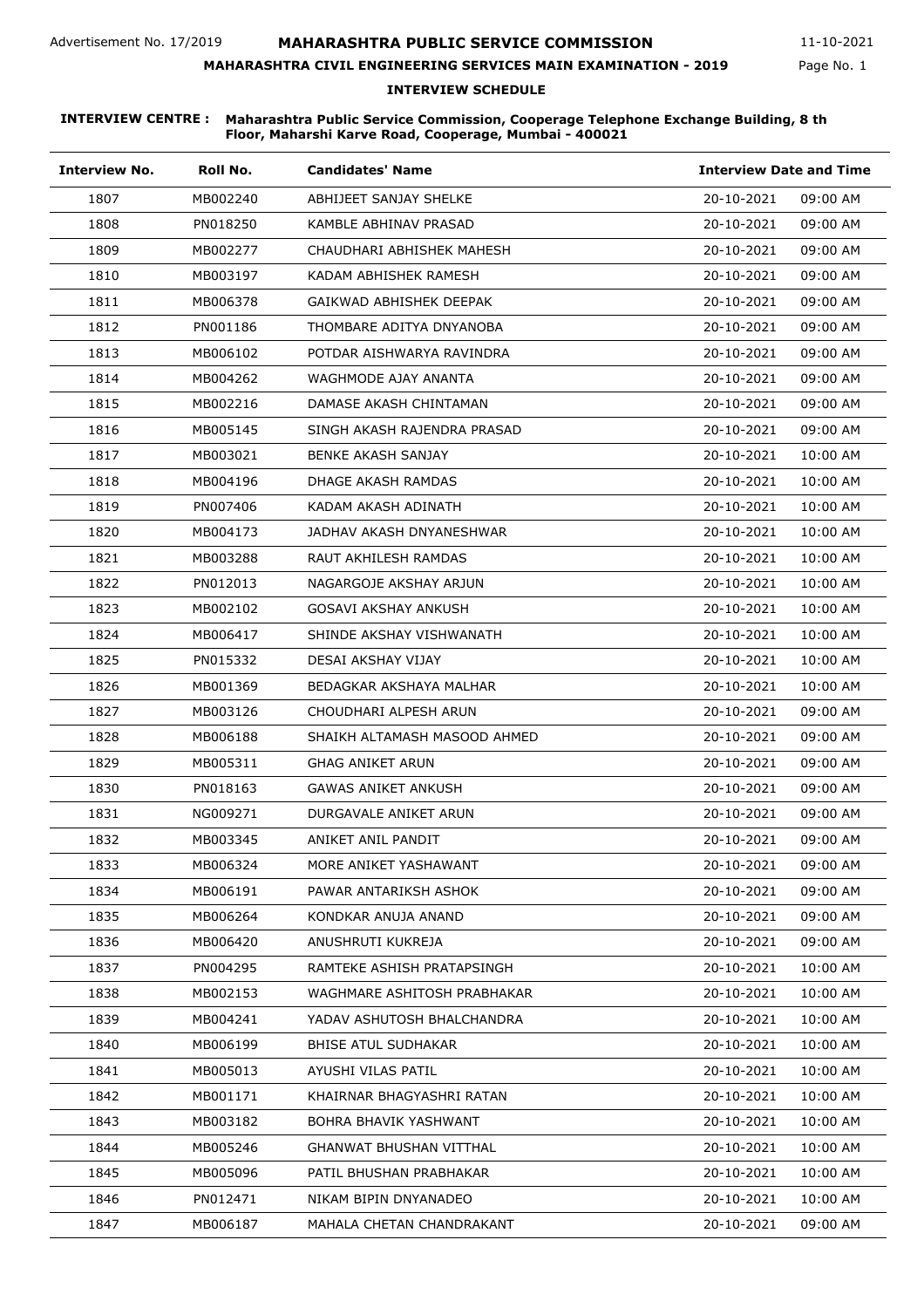Page No. 2 11-10-2021

# **MAHARASHTRA CIVIL ENGINEERING SERVICES MAIN EXAMINATION - 2019**

### **INTERVIEW SCHEDULE**

| <b>Interview No.</b> | Roll No. | <b>Candidates' Name</b>               |            | <b>Interview Date and Time</b> |  |
|----------------------|----------|---------------------------------------|------------|--------------------------------|--|
| 1848                 | MB006446 | CHIRANJIT S SAMANTA                   | 20-10-2021 | 09:00 AM                       |  |
| 1849                 | MB006421 | TRIMBAKE DEEPTI CHANDRASHEKHAR        | 20-10-2021 | 09:00 AM                       |  |
| 1850                 | MB006108 | NICHITE DIKSHITA KRISHNA              | 20-10-2021 | 09:00 AM                       |  |
| 1851                 | MB006255 | THAKARE DINESH PANNALAL               | 20-10-2021 | 09:00 AM                       |  |
| 1852                 | MB006192 | SANGALE DIPALI DATTU                  | 20-10-2021 | 09:00 AM                       |  |
| 1853                 | PN013481 | JADHAV DIPIKA PUNDLIK                 | 20-10-2021 | 09:00 AM                       |  |
| 1854                 | MB004225 | GOLE DISHANT VISHWAJIT                | 20-10-2021 | 09:00 AM                       |  |
| 1855                 | PN004239 | MASHALKAR GANESH BASAVRAJ             | 20-10-2021 | 09:00 AM                       |  |
| 1856                 | MB001310 | SHINDE GAURAV UTTAM                   | 20-10-2021 | 09:00 AM                       |  |
| 1857                 | MB002261 | SHINDE GIRISH PRAKASH                 | 20-10-2021 | 10:00 AM                       |  |
| 1858                 | MB006433 | SHELAR GUNWANT TANAJI                 | 20-10-2021 | 10:00 AM                       |  |
| 1859                 | MB005093 | KHAVANEKAR GURUNATH HANUMAN           | 20-10-2021 | 10:00 AM                       |  |
| 1860                 | MB002096 | MHATRE HARDIK KASHINATH               | 20-10-2021 | 10:00 AM                       |  |
| 1861                 | PN012387 | POIPKAR HARSHADA SUNIL                | 20-10-2021 | 10:00 AM                       |  |
| 1862                 | PN021320 | PARANJAPE HARSHADA JAGANNATH JAYASHRI | 20-10-2021 | 10:00 AM                       |  |
| 1863                 | MB005218 | JADHAV HARSHAL SURESH                 | 20-10-2021 | 10:00 AM                       |  |
| 1864                 | MB002066 | RAMRUPE HRISHIKESH DATTATRAY          | 20-10-2021 | 10:00 AM                       |  |
| 1865                 | MB004073 | MESHRAM JUILY DIGAMBAR                | 20-10-2021 | 10:00 AM                       |  |
| 1866                 | MB003157 | KAMBLE KALPESH ANIL                   | 20-10-2021 | 10:00 AM                       |  |
| 1867                 | MB006205 | ZAMBRE KETAKI HEMANT                  | 20-10-2021 | 09:00 AM                       |  |
| 1868                 | PN003271 | PATIL KETAN VASANT                    | 20-10-2021 | 09:00 AM                       |  |
| 1869                 | MB003132 | WAGH KETAN RAJU                       | 20-10-2021 | 09:00 AM                       |  |
| 1870                 | MB005023 | DESALE KIRTI BHASKAR                  | 20-10-2021 | 09:00 AM                       |  |
| 1871                 | MB004072 | JADHAV KOMAL VAMANRAO                 | 20-10-2021 | 09:00 AM                       |  |
| 1872                 | PN011273 | ANDHALE KOMAL BHAUSAHEB               | 20-10-2021 | 09:00 AM                       |  |
| 1873                 | PN004278 | MAKWANA KRISHNA ARVIND                | 20-10-2021 | 09:00 AM                       |  |
| 1874                 | MB002243 | PATIL KRUTIKA SUNIL                   | 20-10-2021 | 09:00 AM                       |  |
| 1875                 | PN001148 | PATIL LALIT VASUDEV                   | 20-10-2021 | 09:00 AM                       |  |
| 1876                 | MB003057 | SOLANKI LALITKUMAR KOMALSING          | 20-10-2021 | 09:00 AM                       |  |
| 1877                 | PN002225 | PATIL MANASWI SURESH                  | 20-10-2021 | 10:00 AM                       |  |
| 1878                 | MB006322 | UJANKAR MANISHA GAJANAN               | 20-10-2021 | 10:00 AM                       |  |
| 1879                 | MB001257 | HADAS MANOJ MURLIDHAR                 | 20-10-2021 | 10:00 AM                       |  |
| 1880                 | MB005179 | <b>BIRADE MAYUR VIJAY</b>             | 20-10-2021 | 10:00 AM                       |  |
| 1881                 | MB002210 | Mayur Mukund Modsing                  | 20-10-2021 | 10:00 AM                       |  |
| 1882                 | MB006045 | SAWATE MILIND ANIL                    | 20-10-2021 | 10:00 AM                       |  |
| 1883                 | PN011346 | MULLA MOHASIN HASAN                   | 20-10-2021 | 10:00 AM                       |  |
| 1884                 | MB001048 | GIRI MUKESH MURLIDHAR                 | 20-10-2021 | 10:00 AM                       |  |
| 1885                 | MB006260 | GAVANDHA NARENDRA BAPU                | 20-10-2021 | 10:00 AM                       |  |
| 1886                 | PN018171 | MHATRE NETRA UTTAM                    | 20-10-2021 | 10:00 AM                       |  |
| 1887                 | MB004183 | DHORE NIKHIL DEVRAM                   | 21-10-2021 | 09:00 AM                       |  |
| 1888                 | PN016294 | KOLGE NIKITA VIJAY                    | 21-10-2021 | 09:00 AM                       |  |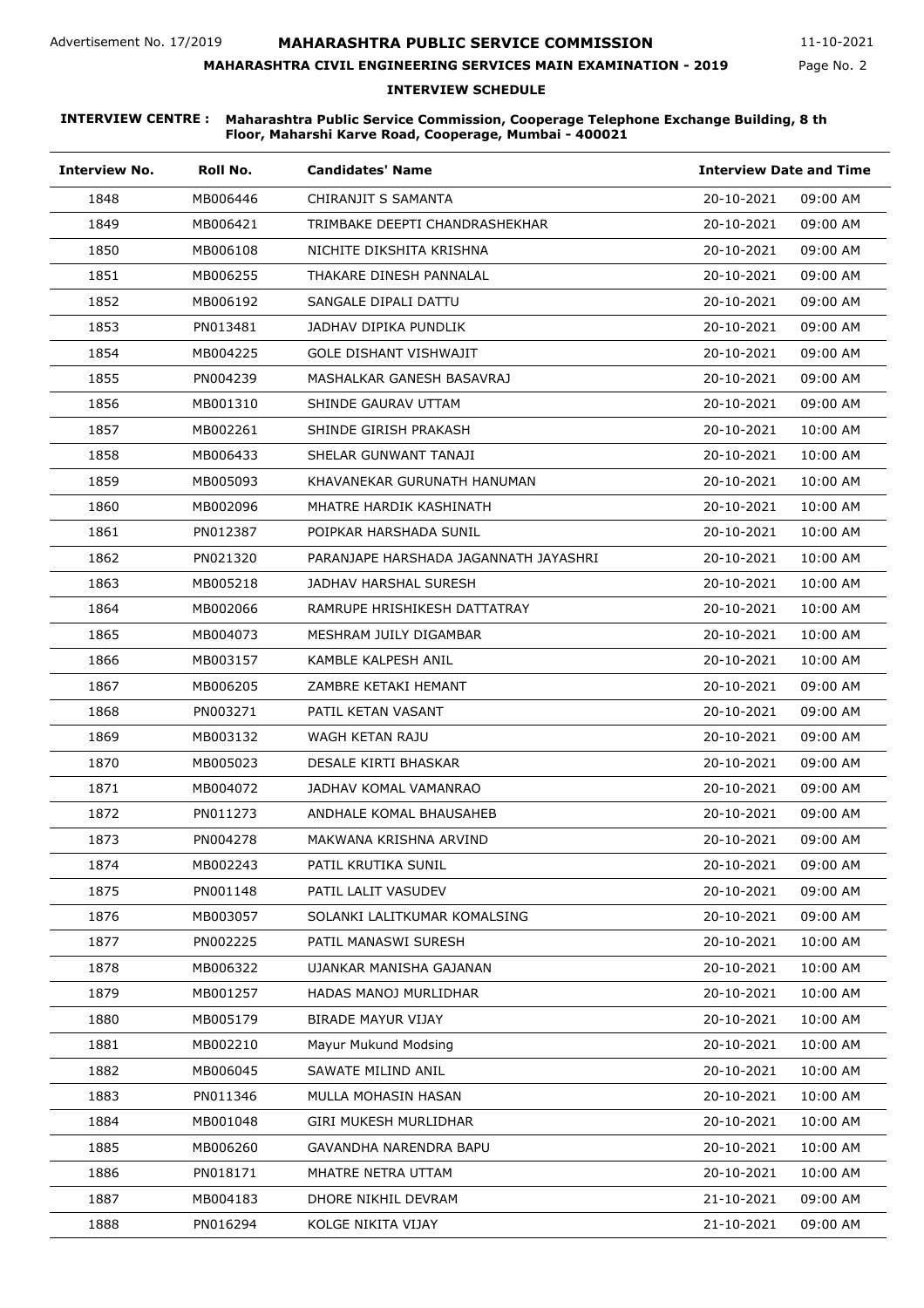Page No. 3 11-10-2021

# **MAHARASHTRA CIVIL ENGINEERING SERVICES MAIN EXAMINATION - 2019**

### **INTERVIEW SCHEDULE**

| <b>Interview No.</b> | Roll No. | <b>Candidates' Name</b>             | <b>Interview Date and Time</b> |
|----------------------|----------|-------------------------------------|--------------------------------|
| 1889                 | MB006263 | ADHIKARI NILESH MADHUKAR            | 21-10-2021<br>09:00 AM         |
| 1890                 | MB005057 | GAWDE NILESH DINKAR                 | 21-10-2021<br>09:00 AM         |
| 1891                 | MB004222 | BHERE NILIMA ASHOK                  | 21-10-2021<br>09:00 AM         |
| 1892                 | PN017083 | NILKANTHESHWAR JANAK DHOTREKAR      | 21-10-2021<br>09:00 AM         |
| 1893                 | MB005239 | RATHOD NISHA GOPICHAND              | 21-10-2021<br>09:00 AM         |
| 1894                 | MB002032 | NISHIKANT KUMAR                     | 21-10-2021<br>09:00 AM         |
| 1895                 | MB004254 | DHUM NITIN PUNDLIK                  | 21-10-2021<br>09:00 AM         |
| 1896                 | MB006173 | JADHAV NITIN JAISHING               | 21-10-2021<br>09:00 AM         |
| 1897                 | PN014222 | KHORGADE OMKAR ANAND                | 21-10-2021<br>10:00 AM         |
| 1898                 | MB006432 | TARMALE PALLAVI JAYWANT             | 21-10-2021<br>10:00 AM         |
| 1899                 | MB002064 | PANDARE PARAG MANOHAR               | 21-10-2021<br>10:00 AM         |
| 1900                 | MB002202 | SURWADE POOJA KAILAS                | 21-10-2021<br>10:00 AM         |
| 1901                 | MB002019 | Doiphode Pradeep Mukund             | 21-10-2021<br>10:00 AM         |
| 1902                 | MB002125 | KOTHAWADE PRADEEP SANJAY            | 21-10-2021<br>10:00 AM         |
| 1903                 | MB001331 | KSHIRSAGAR PRADIP SURESH            | 21-10-2021<br>10:00 AM         |
| 1904                 | MB002138 | DEOLEKAR BABY TUKARAM               | 21-10-2021<br>10:00 AM         |
| 1905                 | MB006254 | PAWAR PRAJAKTA ASHOK                | 21-10-2021<br>10:00 AM         |
| 1906                 | MB001203 | MHASKAR PRANALI SUNIL               | 21-10-2021<br>10:00 AM         |
| 1907                 | MB002054 | PRANALI NAVNATH BHOSALE             | 21-10-2021<br>09:00 AM         |
| 1908                 | MB006242 | DENGALE PRANAV RAJENDRA             | 21-10-2021<br>09:00 AM         |
| 1909                 | MB003152 | PATIL PRANAV MAHESHWAR              | 21-10-2021<br>09:00 AM         |
| 1910                 | MB001097 | MHATRE PRANAY VASANT                | 21-10-2021<br>09:00 AM         |
| 1911                 | MB002037 | <b>TOPALE PRANIL VISHNU</b>         | 21-10-2021<br>09:00 AM         |
| 1912                 | PN007331 | GOVINDWAR PRAMOD NAMDEO             | 21-10-2021<br>09:00 AM         |
| 1913                 | PN007373 | KALHANE PRASAD CHANDRAKANT          | 21-10-2021<br>09:00 AM         |
| 1914                 | MB001269 | PAWAR PRASHANT MANSING              | 21-10-2021<br>09:00 AM         |
| 1915                 | MB006001 | BOTE PRASHANT NAMDEV                | 21-10-2021<br>09:00 AM         |
| 1916                 | NG003158 | HAGAWANE PRATIK GAJANAN             | 21-10-2021<br>09:00 AM         |
| 1917                 | PN021328 | KAKADE PRATIK TANAJI                | 21-10-2021<br>10:00 AM         |
| 1918                 | PN020028 | HANPUDE PRAVIN RAJENDRA             | 21-10-2021<br>10:00 AM         |
| 1919                 | MB003013 | PRAVIN BHALCHANDRA TELANG           | 21-10-2021<br>10:00 AM         |
| 1920                 | MB004232 | TELANG PRERANA RAJARAM              | 21-10-2021<br>10:00 AM         |
| 1921                 | PN014186 | PRITI BHAGWAT YENGE                 | 21-10-2021<br>10:00 AM         |
| 1922                 | MB002087 | AGARKAR PRIYA RAJKUMAR              | 21-10-2021<br>10:00 AM         |
| 1923                 | NG006038 | KAMBLE PRIYANKA MURLIDHAR           | 21-10-2021<br>10:00 AM         |
| 1924                 | MB005028 | <b>GEDAM PRIYESH CHANDRASHEKHAR</b> | 21-10-2021<br>10:00 AM         |
| 1925                 | MB004158 | WANKHEDE RAHUL SIDDHARTH            | 21-10-2021<br>10:00 AM         |
| 1926                 | PN013175 | SISODE RAHUL PRAVIN                 | 21-10-2021<br>10:00 AM         |
| 1927                 | MB006072 | MINDE RAHUL RAVINDRA                | 21-10-2021<br>09:00 AM         |
| 1928                 | MB001340 | TAMBE RAHUL PRAKASH                 | 21-10-2021<br>09:00 AM         |
| 1929                 | MB001225 | RAMESH KUMAR PANDEY                 | 21-10-2021<br>09:00 AM         |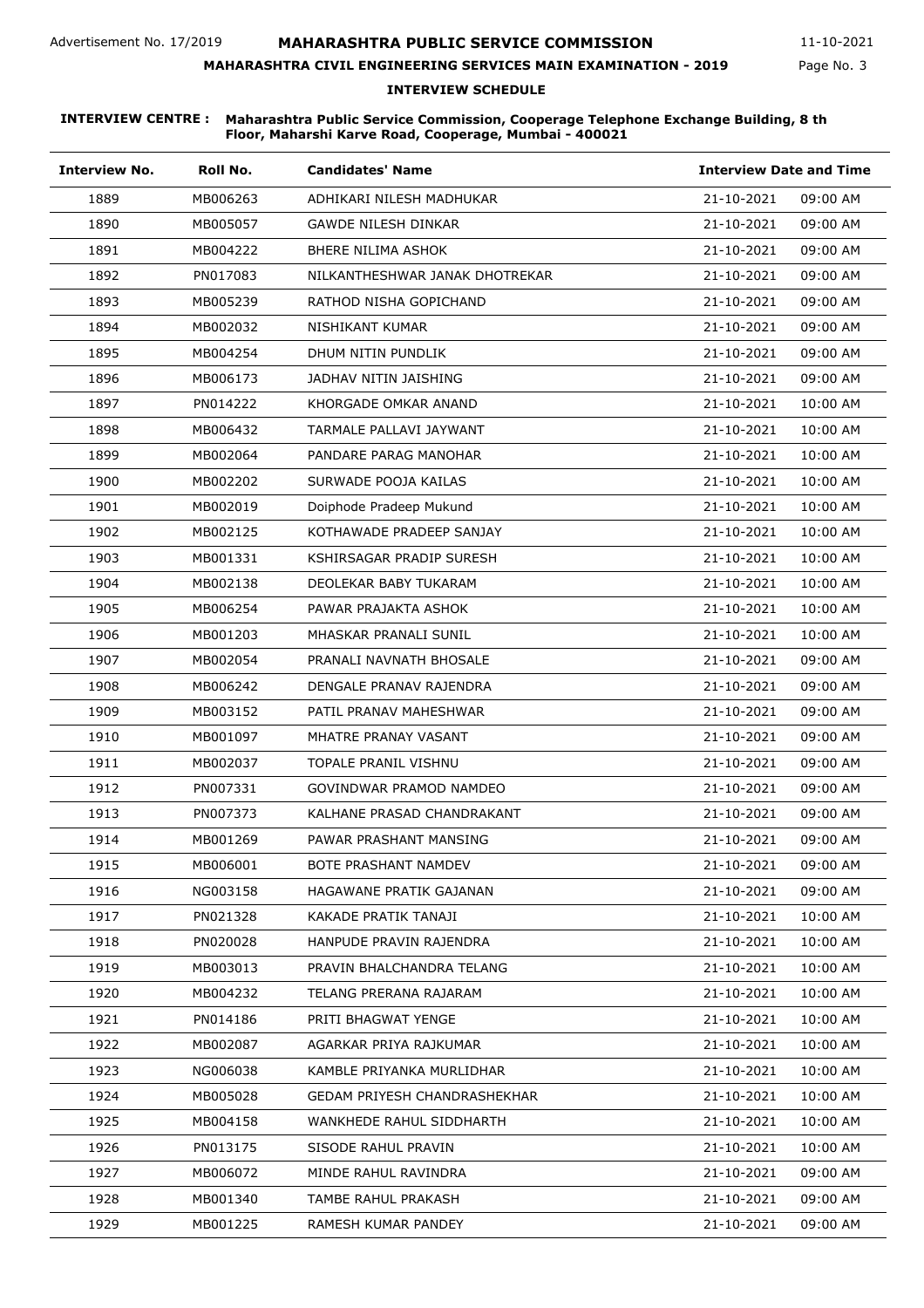Page No. 4 11-10-2021

**MAHARASHTRA CIVIL ENGINEERING SERVICES MAIN EXAMINATION - 2019**

### **INTERVIEW SCHEDULE**

| <b>Interview No.</b> | Roll No. | <b>Candidates' Name</b>         | <b>Interview Date and Time</b> |
|----------------------|----------|---------------------------------|--------------------------------|
| 1930                 | PN019269 | <b>RASESH PATIL</b>             | 21-10-2021<br>09:00 AM         |
| 1931                 | MB006431 | <b>GHULE RASHMI TATYASAHEB</b>  | 21-10-2021<br>09:00 AM         |
| 1932                 | PN004081 | RAVI RAJENDRA MAJKURI           | 21-10-2021<br>09:00 AM         |
| 1933                 | MB005318 | MENGAL RAVINDRA DHONDU          | 21-10-2021<br>09:00 AM         |
| 1934                 | NG008185 | PENDKE ROHAN RAMCHANDRA         | 21-10-2021<br>09:00 AM         |
| 1935                 | PN006367 | KATTE ROHIT SHIVAJI             | 21-10-2021<br>09:00 AM         |
| 1936                 | PN006376 | KESARWANI ROHIT RAKESH          | 21-10-2021<br>09:00 AM         |
| 1937                 | MB004034 | PATIL ROHIT RAMESH              | 21-10-2021<br>10:00 AM         |
| 1938                 | MB002213 | JADHAV RUCHITA SURESH           | 21-10-2021<br>10:00 AM         |
| 1939                 | MB003032 | JADHAV RUPESH UTTAM             | 21-10-2021<br>10:00 AM         |
| 1940                 | MB001218 | <b>GAVIT RUSHIKESH PRADEEP</b>  | 21-10-2021<br>10:00 AM         |
| 1941                 | MB006278 | KASAR RUSHIKESH RAVINDRA        | 21-10-2021<br>10:00 AM         |
| 1942                 | MB005070 | NAIK RUTUJA DILIP               | 21-10-2021<br>10:00 AM         |
| 1943                 | AU002389 | AHIRE SACHIN RAMESHRAO          | 21-10-2021<br>10:00 AM         |
| 1944                 | AU005273 | SONKAMBLE SACHIN ASHOKRAO       | 21-10-2021<br>10:00 AM         |
| 1945                 | MB001018 | ADHAV SACHIN ANANDA             | 21-10-2021<br>10:00 AM         |
| 1946                 | MB003029 | NAGARE SAGAR BARKU              | 21-10-2021<br>10:00 AM         |
| 1947                 | MB005076 | GADHAVE SAHIL SAMBHAJI          | 21-10-2021<br>09:00 AM         |
| 1948                 | PN002027 | JAGADALE SAMADHAN BABAN         | 21-10-2021<br>09:00 AM         |
| 1949                 | MB001182 | PAWAR SAMEER NARAYAN            | 21-10-2021<br>09:00 AM         |
| 1950                 | MB005221 | KAMBLE SANDEEP DEVIDAS          | 21-10-2021<br>09:00 AM         |
| 1951                 | MB005234 | DHONGADE SANDHYA DHANANJAY      | 21-10-2021<br>09:00 AM         |
| 1952                 | MB005101 | GANEKAR SANHITA RAMESH          | 21-10-2021<br>09:00 AM         |
| 1953                 | MB001253 | VAYEDA SANJAY SHIDVA            | 21-10-2021<br>09:00 AM         |
| 1954                 | MB006066 | SANJAY RAJENDRA YADAV           | 21-10-2021<br>09:00 AM         |
| 1955                 | MB005170 | PAWAR SANJEEVANI SHRIDHAR       | 21-10-2021<br>09:00 AM         |
| 1956                 | MB005256 | SONAWANE SANKET SATISH          | 21-10-2021<br>09:00 AM         |
| 1957                 | MB006438 | <b>BHOYE SANTOSH BALU</b>       | 21-10-2021<br>10:00 AM         |
| 1958                 | MB006419 | KAMTEKAR SASMIT SANJAY          | 21-10-2021<br>10:00 AM         |
| 1959                 | MB003344 | AHIRRAO SATYAJEET RAVINDRA      | 21-10-2021<br>10:00 AM         |
| 1960                 | MB005222 | BHAPKAR SAURABH PANDURANG       | 21-10-2021<br>10:00 AM         |
| 1961                 | MB004019 | KHARAT SAURABH PRAMOD           | 21-10-2021<br>10:00 AM         |
| 1962                 | MB005254 | VICHARE SAURABH PRAVIN          | 21-10-2021<br>10:00 AM         |
| 1963                 | MB003354 | KHANDEKAR SAURABH JAYRAM        | 21-10-2021<br>10:00 AM         |
| 1964                 | MB002209 | SALUNKE SAYALI PRAKASH          | 21-10-2021<br>10:00 AM         |
| 1965                 | MB006137 | SIDDIQUI SHAFIUDDIN SHAHABUDDIN | 21-10-2021<br>10:00 AM         |
| 1966                 | MB002016 | JAMADAR SHASHI KUMAR KUSHAPPA   | 21-10-2021<br>10:00 AM         |
| 1967                 | PN020018 | SHEKADE SHIWANI SAHDEO          | 22-10-2021<br>09:00 AM         |
| 1968                 | MB004215 | SHRADDHA RAMCHANDRA TAMBE       | 22-10-2021<br>09:00 AM         |
| 1969                 | MB002282 | KADAM SHRUTI SHESHRAO           | 22-10-2021<br>09:00 AM         |
| 1970                 | NG006220 | PORE SHUBHAM DHANANJAY          | 22-10-2021<br>09:00 AM         |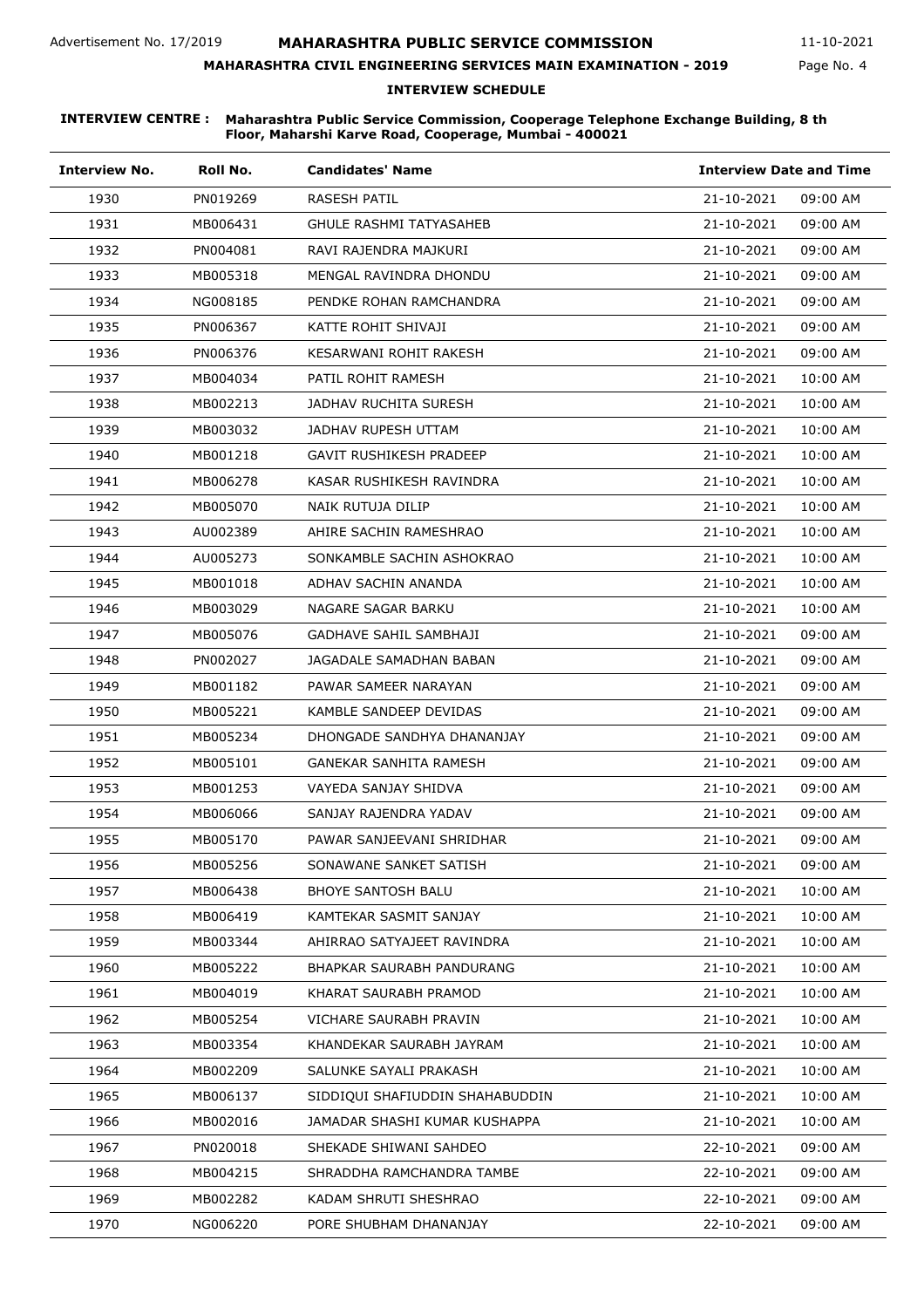Page No. 5 11-10-2021

# **MAHARASHTRA CIVIL ENGINEERING SERVICES MAIN EXAMINATION - 2019**

### **INTERVIEW SCHEDULE**

| <b>Interview No.</b> | Roll No. | <b>Candidates' Name</b>        | <b>Interview Date and Time</b> |
|----------------------|----------|--------------------------------|--------------------------------|
| 1971                 | MB004211 | SHUBHAM SUBHASH WAGH           | 22-10-2021<br>09:00 AM         |
| 1972                 | MB002152 | KATKADE SHUBHAM VASANT         | 22-10-2021<br>09:00 AM         |
| 1973                 | MB001158 | JOSHI SIDDHARTH NARESH         | 22-10-2021<br>09:00 AM         |
| 1974                 | PN016379 | SAWANT SNEHA AJIT              | 22-10-2021<br>09:00 AM         |
| 1975                 | AU002037 | KARADE SNEHAL SARJERAO         | 22-10-2021<br>09:00 AM         |
| 1976                 | MB001076 | DAMASE SOMNATH SALU            | 22-10-2021<br>09:00 AM         |
| 1977                 | MB006412 | SENAIYAR SUBRAMANIAN PIRAMAN   | 22-10-2021<br>10:00 AM         |
| 1978                 | MB006067 | PAWAR SUCHITA VASANT           | 22-10-2021<br>10:00 AM         |
| 1979                 | PN009030 | GUTTE SUDARSHAN NIVRUTIRAO     | 22-10-2021<br>10:00 AM         |
| 1980                 | PN005382 | JADHAV SUMEET RAJARAM          | 22-10-2021<br>10:00 AM         |
| 1981                 | MB003234 | SHINDE SUNIL APPASAHEB         | 22-10-2021<br>10:00 AM         |
| 1982                 | MB003330 | <b>BARASKAR SUNNY ULHAS</b>    | 22-10-2021<br>10:00 AM         |
| 1983                 | PN011464 | VIRKAR SURAJ ANANDA            | 22-10-2021<br>10:00 AM         |
| 1984                 | PN016407 | SAKLE SURAJ ARUNKUMAR          | 22-10-2021<br>10:00 AM         |
| 1985                 | PN003253 | BAVDHANKAR SURAJ SHRIKANT      | 22-10-2021<br>10:00 AM         |
| 1986                 | MB005202 | ANDHALE SURENDRA SAVKAR        | 22-10-2021<br>10:00 AM         |
| 1987                 | PN011185 | SAWANT SUSHANT BHIVA           | 22-10-2021<br>09:00 AM         |
| 1988                 | MB002185 | THORAT SUSHIL SHIVAJI          | 22-10-2021<br>09:00 AM         |
| 1989                 | PN017096 | PATIL SUSHIL MANOHAR           | 22-10-2021<br>09:00 AM         |
| 1990                 | MB004069 | BIRAMBOLE SWAGAT SARJERAO      | 22-10-2021<br>09:00 AM         |
| 1991                 | MB006050 | PAWAR SWAPNALI SURESH          | 22-10-2021<br>09:00 AM         |
| 1992                 | MB004164 | RAWATE SWAPNIL SAMPAT          | 22-10-2021<br>09:00 AM         |
| 1993                 | PN009387 | HODAVADEKAR SWAPNIL ARUN       | 22-10-2021<br>09:00 AM         |
| 1994                 | PN011053 | CHIKTE TAYBA ASHARAF           | 22-10-2021<br>09:00 AM         |
| 1995                 | MB006221 | REWAGAD TEJASI AVINASH         | 22-10-2021<br>09:00 AM         |
| 1996                 | MB005235 | BAGHEL TEJASVA DINESH          | 22-10-2021<br>09:00 AM         |
| 1997                 | MB005323 | UDDHAV SUDHIR PATIL            | 22-10-2021<br>10:00 AM         |
| 1998                 | MB006443 | SATKAR UMESH ASHOK             | 22-10-2021<br>10:00 AM         |
| 1999                 | MB006097 | PAWAR UMIT ASHOK               | 22-10-2021<br>10:00 AM         |
| 2000                 | PN004343 | WAGHMARE URMILA SHAHAJI        | 22-10-2021<br>10:00 AM         |
| 2001                 | MB003154 | USAMA SHARIOUE ALI             | 22-10-2021<br>10:00 AM         |
| 2002                 | MB002271 | AMBOKAR VAIBHAV SHAM           | 22-10-2021<br>10:00 AM         |
| 2003                 | MB001261 | NITORE VAIBHAV VITTHAL         | 22-10-2021<br>10:00 AM         |
| 2004                 | MB005270 | DESALE VAIBHAV RAMRAO          | 22-10-2021<br>10:00 AM         |
| 2005                 | MB003282 | KAWALE VAISHNAVI RAMESH        | 22-10-2021<br>10:00 AM         |
| 2006                 | MB004102 | VEENA VINAYAK JADHAV           | 22-10-2021<br>10:00 AM         |
| 2007                 | MB006331 | AMBOKAR VIJAY SHAM             | 22-10-2021<br>09:00 AM         |
| 2008                 | MB001364 | MAHADIK VIJESH VITHOBA         | 22-10-2021<br>09:00 AM         |
| 2009                 | PN021102 | Metri Vikas Mahadev            | 22-10-2021<br>09:00 AM         |
| 2010                 | MB006374 | SHIGAVAN VIKRAM SANTOSH        | 22-10-2021<br>09:00 AM         |
| 2011                 | PN008229 | BHARDWAJ VIKRANT GAJENDRAKUMAR | 22-10-2021<br>09:00 AM         |